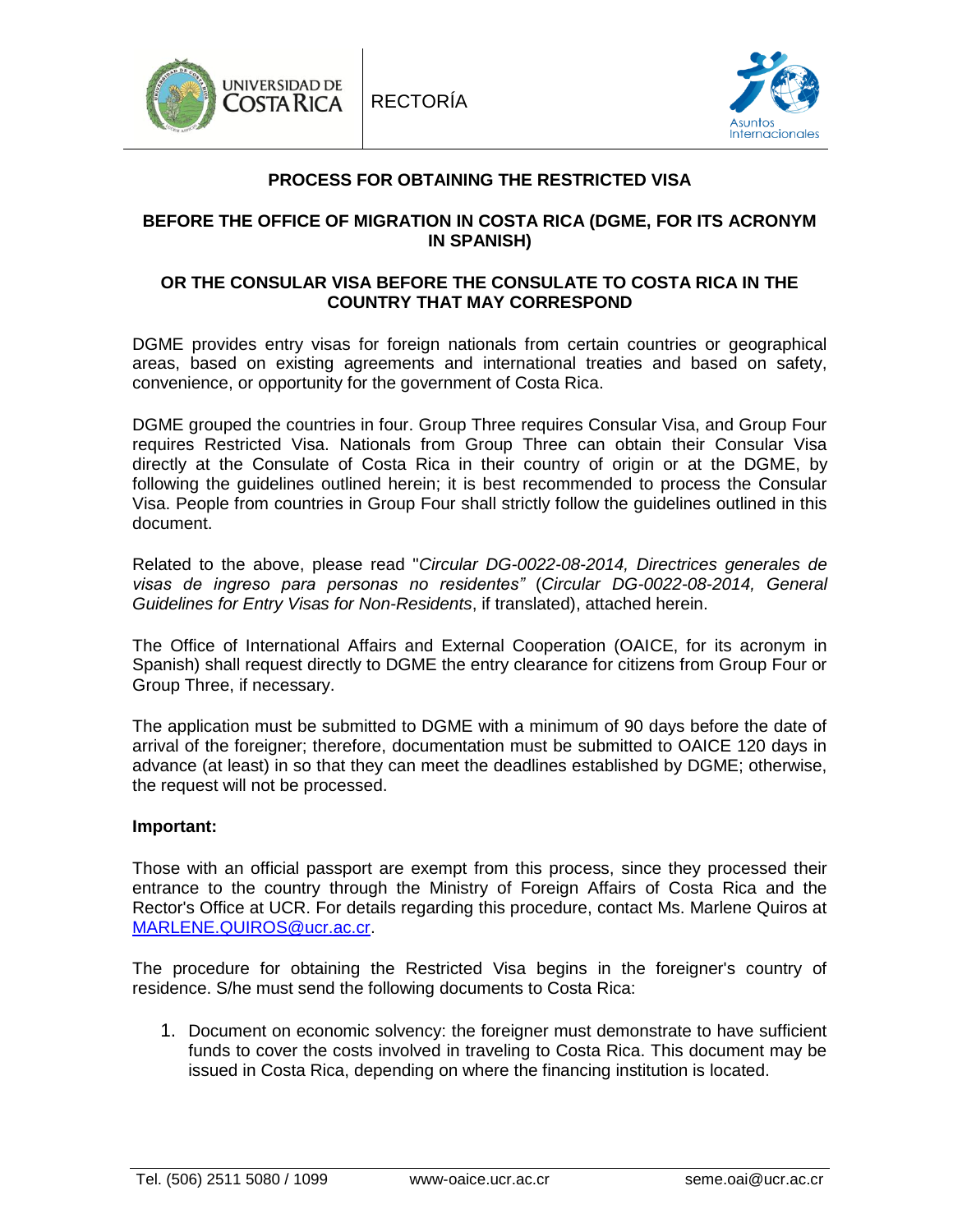



Procedure to obtain Resticted and Consular Visas Página 2

- 2. Copy of the entire passport (including blank pages) of the foreign person: data from the main page must clearly be seen; otherwise, the foreign person must perform the procedure again.
- 3. Criminal Record: submit the original document; photocopies are not accepted.
- 4. Birth certificate of the foreign person: submit the original document; photocopies are not accepted.
- 5. Copy of the last academic degree obtained: it is not necessary for visiting students studying at UCR for one or two semesters, in the framework of bilateral agreements.
- 6. Certification or proof demonstrating the link between the foreigner and his/her home university or institution: if the home institution is not recognized, a certification of its existence must be submitted. It is not necessary for visiting students studying at UCR for one or two semesters, in the framework of bilateral agreements.

The documents above mentioned must strictly comply with the following characteristics:

- a. Documents must be valid for six months. No expired or expiring documents will be received; ideally, they shall have been recently issued (one or two months) when they arrive to Costa Rica.
- b. Carry out the procedure of consular legalization, as detailed:

The legalization process involves authentication of the signature of the officer issuing the document in the home country (economic solvency document, birth certificate, criminal records, copy of academic diploma, certificate or proof demonstrating the link between the person and the foreign university or institution). This signature must be authenticated by the diplomatic or consular officer of Costa Rica in the country where the aforementioned documents were issued. The cost for this procedure is of approximately USD \$ 40.00 (forty US dollars), which must be paid in the country of origin; otherwise, this amount is payable in Costa Rica (at Banco de Costa Rica, BCR account number 001-242481-9). Proof of payment shall be done in the name of the foreign person. Each document shall be paid separetely.

The consular legalization process ends in Costa Rica, when the Ministry of Foreign Affairs authenticates the signature of the diplomatic or consular officer of Costa Rica in the country where the documents were issued. Before submitting the documents to the Ministry, please pay the  $\&$  625 (six hundred twenty-five colones) stamps through a deposit in BCR's account number 001-242476-2. Proof of payment shall be done in the name of the foreign person. Each document shall be paid separetely.

c. If the documents or the front page of the passport in which the personal data of the foreigner is detailed have been issued in a language other than Spanish, they must be translated by an official translator certified by the Ministry of Foreign Affairs and Cult of Costa Rica. No translations from other countries will be accepted. For contact details of official translators in Costa Rica, please refer to the site [http://www.rree.go.cr/index.php?sec=servicios%20al%20publico&cat=servicios%20](http://www.rree.go.cr/index.php?sec=servicios%20al%20publico&cat=servicios%20de%20autenticacion&cont=729) [de%20autenticacion&cont=729.](http://www.rree.go.cr/index.php?sec=servicios%20al%20publico&cat=servicios%20de%20autenticacion&cont=729) It is the responsibility of the foreign person to make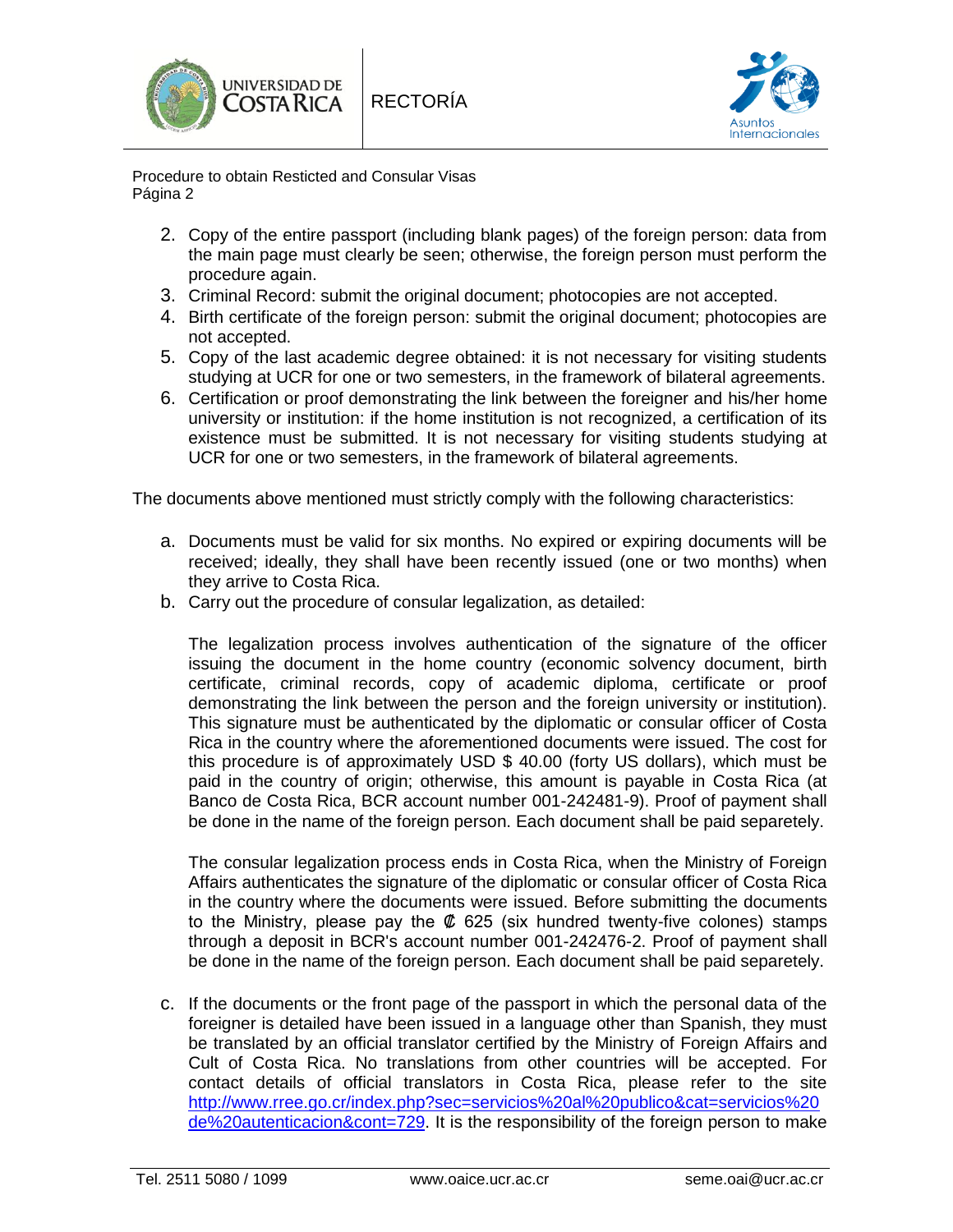



Procedure to obtain Resticted and Consular Visas Página 3

> the corresponding payments as to translation and notary services, stamps, consular fees, and any other expenses related to the application form. The foreigner must coordinate with the corresponding academic unit at UCR (Faculty, School, Regional Offices, Centres, and Research Institutes) his/her visit to the respective banks for the payments required; bring the documentation to the Ministry of Foreign Affairs of Costa Rica, to the notaries and to translators. OAICE shall not be held responsible for making these efforts, but it will cooperate with the respective contacts that are required in order to complete the procedure. When documents are submitted to OAICE, they must be complete and ready to be presented at DGME.

Once the appropriate academic unit or instance at UCR (Faculty, School, Regional Offices, Centres and Research Institutes) interested in bringing the foreign person to the country has the documentation before mentioned completed, it must be sent to OAICE along with the following documents:

1. Letter to OAICE requesting the entrance of the foreigner to the country. It must be signed by the highest authority of the corresponding academic unit or instance at UCR (Faculty, School, Regional Offices, Centres or Research Institutes).

It is mandatory for the letter to contain the following information of the foreign person: full name, nationality, date of birth, passport number, profession or occupation, reason for entering to the country, reason for requiring his/her presence in the country, estimated date of arrival in and departure from the country, estimated length of stay in the country (number of days), exact address alleged in Costa Rica and telephone number; fax number for notifications (2225-5822, OAICE, UCR). Please, indicate the nearest Consulate at convenience of the foreign person.

- 2. Schedule of activities to be performed or of the event to be attended by the foreign person with dates and times, duly signed and stamped by the highest authority of the relevant academic unit or instance concerned at UCR (Faculty, School, Regional Offices, Research Centres and Institutes). It is not necessary for visiting students studying at UCR for one or two semesters, in the framework of bilateral agreements, nor for freshman admission to undergraduate, graduate or postgraduate programs.
- 3. Flight itinerary, reservation or plane ticket.
- 4. Copy of the invitation letter sent to the foreign person. In the case of students, please provide UCR's letter of acceptance.